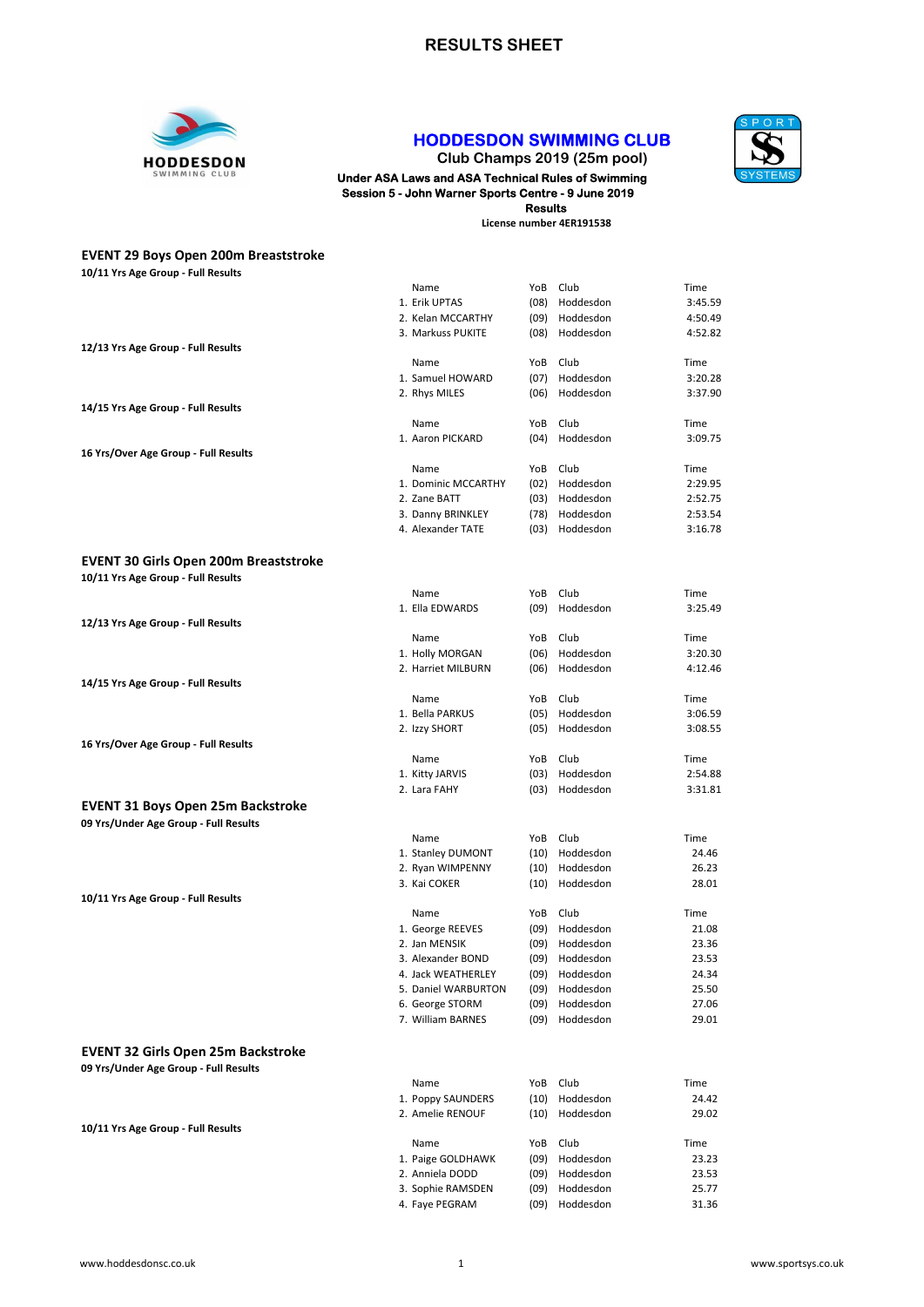## RESULTS SHEET

| 12/13 Yrs Age Group - Full Results                                     |                                        |              |                        |     |                |
|------------------------------------------------------------------------|----------------------------------------|--------------|------------------------|-----|----------------|
|                                                                        | Name                                   | YoB          | Club                   |     | Time           |
|                                                                        | 1. Tiffany JONES                       | (06)         | Hoddesdon              |     | 24.93          |
| <b>EVENT 33 Boys Open 100m Backstroke</b>                              |                                        |              |                        |     |                |
| 10/11 Yrs Age Group - Full Results                                     |                                        |              |                        |     |                |
|                                                                        | Name                                   | YoB          | Club                   |     | Time           |
|                                                                        | 1. Ollie BRADLEY-SMITH                 | (08)         | Hoddesdon              |     | 1:29.81        |
|                                                                        | 2. Alfie WHITMAN                       | (08)         | Hoddesdon              |     | 1:34.58        |
|                                                                        | 3. Markuss PUKITE                      | (08)         | Hoddesdon              |     | 1:55.03        |
| 12/13 Yrs Age Group - Full Results                                     |                                        |              |                        |     |                |
|                                                                        | Name                                   |              | YoB Club               |     | Time           |
|                                                                        | 1. Harrison ODIE                       | (07)         | Hoddesdon              |     | 1:22.46        |
|                                                                        | 2. Hayden THORNHILL                    | (06)         | Hoddesdon              |     | 1:26.00        |
|                                                                        | 3. Oliver TOM                          | (07)         | Hoddesdon              |     | 1:32.30        |
|                                                                        | 4. Samuel KEENS                        | (07)         | Hoddesdon              |     | 1:36.04        |
|                                                                        | 5. Samuel HOWARD                       | (07)         | Hoddesdon              |     | 1:39.19        |
| 16 Yrs/Over Age Group - Full Results                                   |                                        |              |                        |     |                |
|                                                                        | Name                                   |              | YoB Club               |     | Time           |
|                                                                        | 1. Zane BATT                           | (03)         | Hoddesdon              |     | 1:07.26        |
|                                                                        |                                        |              |                        |     |                |
| <b>EVENT 34 Girls Open 100m Backstroke</b>                             |                                        |              |                        |     |                |
| 10/11 Yrs Age Group - Full Results                                     |                                        |              |                        |     |                |
|                                                                        | Name                                   | YoB          | Club                   | Cat | Time           |
|                                                                        | 1. Ella EDWARDS                        | (09)         | Hoddesdon              |     | 1:34.15        |
|                                                                        | 2. Rosie AHMED                         | (08)         | Hoddesdon              |     | 1:40.19        |
|                                                                        | 3. Louise DUFFY                        | (08)         | Hoddesdon              |     | 1:47.01        |
| 12/13 Yrs Age Group - Full Results                                     | Name                                   | YoB          | Club                   | Cat | Time           |
|                                                                        | 1. Holly MORGAN                        | (06)         | Hoddesdon              |     | 1:18.50        |
|                                                                        | 2. Molly HAGAN                         | (06)         | Hoddesdon              |     | 1:19.91        |
|                                                                        | 3. Millicent WALKER                    | (07)         | Hoddesdon              |     | 1:33.28        |
|                                                                        | 4. Gabrielle D'ABREU-WHIT (06)         |              | Hoddesdon              |     | 1:38.94        |
|                                                                        | 5. Harriet MILBURN                     | (06)         | Hoddesdon              |     | 1:40.93        |
|                                                                        | 6. Claire CRABTREE                     | (07)         | Hoddesdon              |     | 1:46.48        |
|                                                                        | 7. Sophia GRUSELLE                     | (07)         | Hoddesdon              |     | 1:55.58        |
|                                                                        | 8. Louise STOREY                       | (06)         | Hoddesdon              | 9   | 1:55.87        |
| 14/15 Yrs Age Group - Full Results                                     |                                        |              |                        |     |                |
|                                                                        |                                        |              |                        |     |                |
|                                                                        | Name                                   | YoB          | Club                   | Cat | Time           |
|                                                                        | 1. Catherine RYAN                      | (04)         | Hoddesdon              |     | 1:17.62        |
|                                                                        | 2. Bella PARKUS                        | (05)         | Hoddesdon              |     | 1:18.87        |
|                                                                        | 3. Lucy KEENS                          | (05)         | Hoddesdon              |     | 1:26.75        |
| 16 Yrs/Over Age Group - Full Results                                   |                                        |              |                        |     |                |
|                                                                        | Name                                   |              | YoB Club               | Cat | Time           |
|                                                                        | 1. Libby DUNFORD                       | (03)         | Hoddesdon              |     | 1:09.62        |
|                                                                        | 2. Lucy HINKS                          | (03)         | Hoddesdon              |     | 1:10.21        |
|                                                                        | 3. Aimee WILLIAMS                      |              | (03) Hoddesdon         |     | 1:18.77        |
|                                                                        | 4. Lara FAHY                           |              | (03) Hoddesdon         |     | 1:24.92        |
| <b>Combined Result - Multi-Disability by British Disability Points</b> |                                        |              |                        |     |                |
|                                                                        | Name                                   | YoB          | Club                   | Cat | Time           |
|                                                                        | 1. Louise STOREY                       | (06)         | Hoddesdon              | 9   | 1:55.87        |
|                                                                        |                                        |              |                        |     |                |
| <b>EVENT 35 Boys Open 50m Freestyle</b>                                |                                        |              |                        |     |                |
| 09 Yrs/Under Age Group - Full Results                                  |                                        |              |                        |     |                |
|                                                                        | Name                                   | YoB          | Club                   |     | Time           |
|                                                                        | 1. Ryan WIMPENNY                       | (10)         | Hoddesdon              |     | 54.03          |
| 10/11 Yrs Age Group - Full Results                                     |                                        |              |                        |     |                |
|                                                                        | Name                                   | YoB          | Club                   |     | Time           |
|                                                                        | 1. Maxwell HOZIER                      | (09)         | Hoddesdon              |     | 34.46          |
|                                                                        | 2. Lucas NUCKEY                        | (09)         | Hoddesdon              |     | 36.59          |
|                                                                        | 3. Ollie BRADLEY-SMITH                 | (08)         | Hoddesdon              |     | 36.67          |
|                                                                        | 4. Henry MORT                          | (08)         | Hoddesdon              |     | 37.95          |
|                                                                        | 5. Max DREWITT                         | (09)         | Hoddesdon              |     | 40.25          |
|                                                                        | 6. Erik UPTAS                          | (08)         | Hoddesdon              |     | 40.28          |
|                                                                        | 7. Luke PICKARD                        | (08)         | Hoddesdon              |     | 40.44          |
|                                                                        | 8. Alfie WHITMAN                       | (08)         | Hoddesdon              |     | 40.73          |
|                                                                        | 9. George REEVES                       | (09)         | Hoddesdon              |     | 42.19          |
|                                                                        | 10. Jan MENSIK                         | (09)         | Hoddesdon              |     | 42.27          |
|                                                                        | 11. Jensen CLAY                        | (08)         | Hoddesdon              |     | 42.94          |
|                                                                        | 12. Alexander BOND                     | (09)         | Hoddesdon              |     | 47.78          |
|                                                                        | 13. George DUMONT                      | (08)         | Hoddesdon              |     | 49.96          |
|                                                                        | 14. Daniel WARBURTON                   | (09)         | Hoddesdon              |     | 51.01          |
|                                                                        | 15. Kelan MCCARTHY<br>16. George STORM | (09)<br>(09) | Hoddesdon<br>Hoddesdon |     | 53.07<br>53.78 |